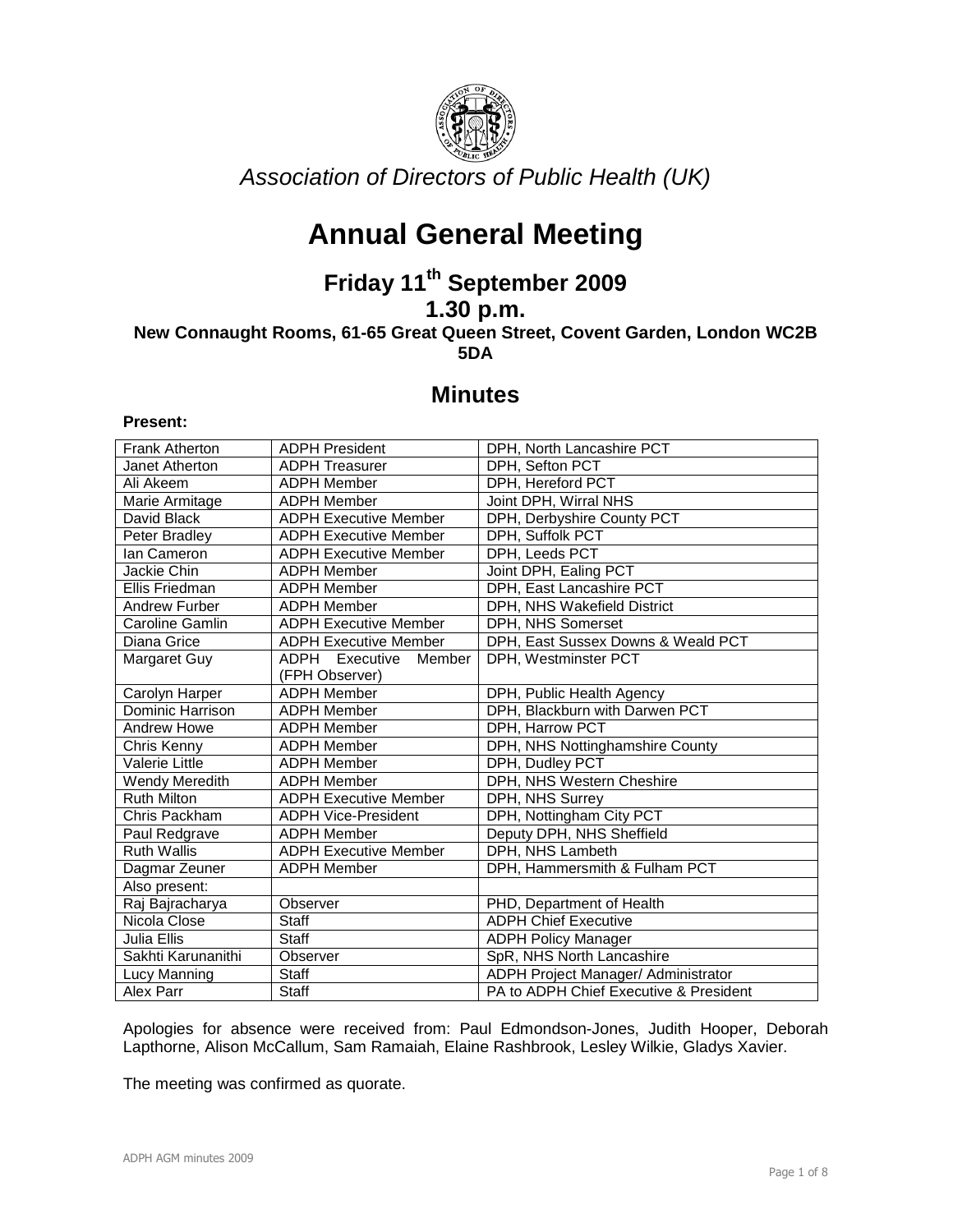## **1. Welcome**

The President, Frank Atherton, welcomed members to the 2009 Annual General Meeting. It was noted that the AGM had originally been scheduled for  $12<sup>th</sup>$  May 2009, but had been postponed due to the DPH workload arising from the outbreak of swine 'flu.

# **2. Minutes of Annual General Meeting 2008**

The minutes of the Annual General Meeting held 20<sup>th</sup> May 2008 were approved.

## **3. Matters arising from minutes**

There were no matters arising from the minutes.

# **4. President's Annual Report**

The President presented the 2008/09 Annual Report. The year had seen continued development of the Association's work, and the Annual Report – along with the summary Annual Review - highlighted work and achievements in another significant year for the Association, with:

- strengthening of communication, services and support for members;
- advocacy and policy development;
- the continued development of the governance structure;
- rolling out of the 2007-10 Business Plan;
- and building new collaborations and partnerships.

Specifically achievements over the year included:

- Continued development of DPH Support, with the aim to facilitate a support network for DsPH to share ideas and good practice and to support problem-solving.
- Furthering DPH development by identifying and where practicable and appropriate fulfilling the development needs of DsPH, through compilation of the new core data set; working jointly with other organisations such as ADASS, ADCS and IDeA; progression of a DPH development programme with the National Social Marketing **Centre**
- Advocacy, and influencing of legislation and policy at a local, regional, national and international level through a programme of discussions with a range of organisations, government departments and politicians to understand existing work programmes and explore the potential for working together.
- Working on policy with the aim of collating and presenting the views of DsPH on public health policy to national governments, the media and other organisations; and in collaboration with others, further the development of comprehensive, equitable public health policies through relevant statutory and other bodies. Specific policy work over the year involved:
	- 9 consultation responses on a variety of topics
	- Alcohol position statement collaborating with FPH
	- Action on active travel with Sustrans, National Heart Forum and over 100 other organisations
	- Joint Commissioning of Children's Services with FPH, ADCS, RCPCH, CPHIG
	- Sexual health commissioning with Terrence Higgins Trust
	- Support for ASH and the campaign for the tobacco control measures in the 2009 Health Bill
	- Support for the PH Commissioning Network and discussions with DH on raising the profile of PH contribution to commissioning
	- Work with ADASS on the Social Care Green Paper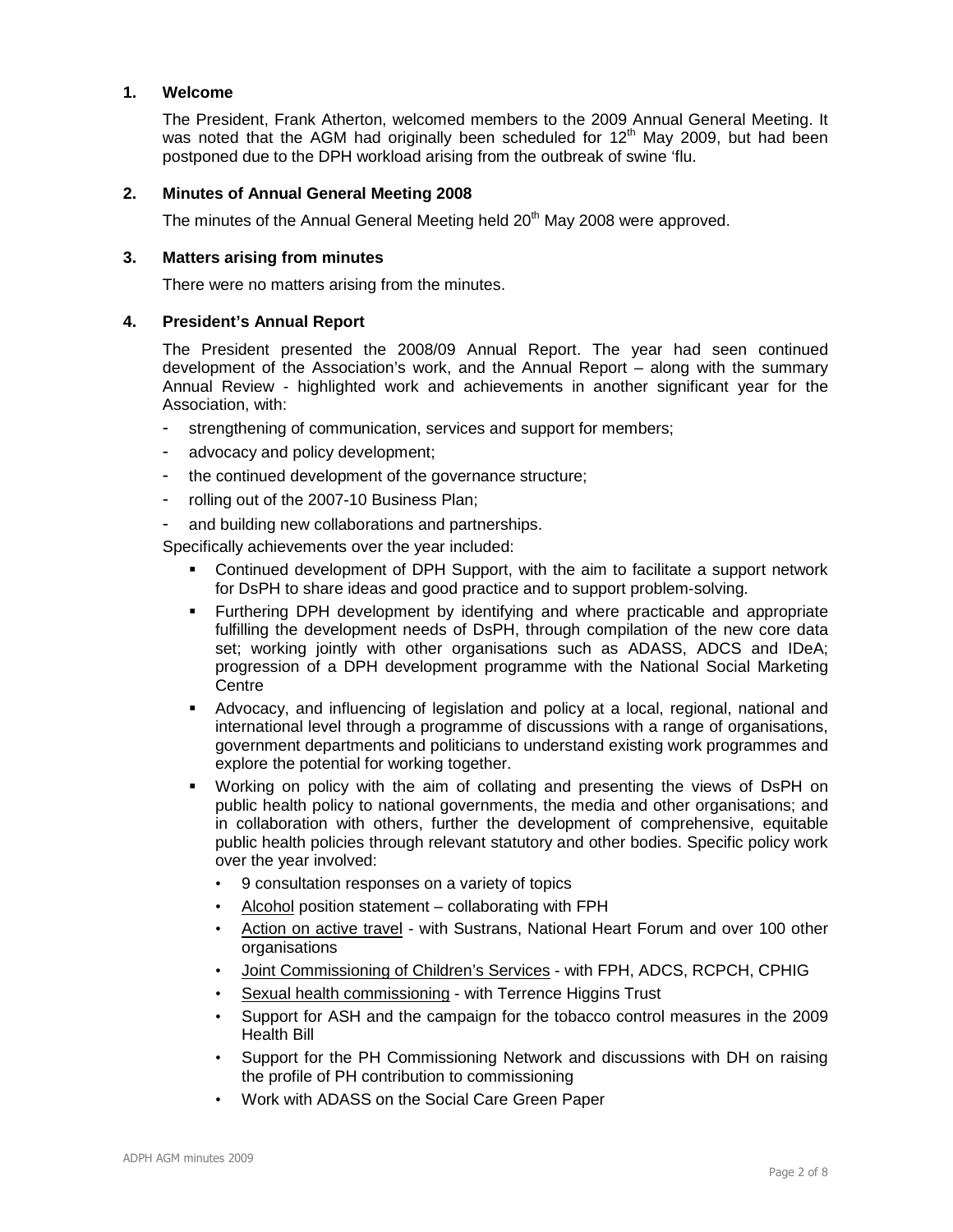Continued refinement of ADPH infrastructure and governance, with a new constitution and Business Plan (2007-2010) approved at the 2008 AGM; the Constituency Representative role refined and clarified to encourage greater engagement, with new members joining the Executive to fill vacancies; regular Honorary Officer meetings to ensure effective governance; and regular executive teleconferences and workshops to develop ADPH and its work.

The Annual Report was received and noted.

# **5. Treasurer's Report**

The Treasurer, Janet Atherton, presented the Treasurer's Report and accounts for 2008/09.

The Treasurer's Report and Accounts 2008/09 are appended to these minutes.

The Treasurer thanked Nicola Close, Chief Executive and her team for managing the budgets effectively in year and Cambridgeshire PCT for their support in hosting the organisation during 2008/09.

The Treasurer's Report and accounts for 2008/09 were accepted.

### **6. ADPH Subscriptions**

The AGM received a report on the outcome of consultation with members on subscription options, and was asked to consider these options and the 20 consultation responses received, in order to agree:

- the levels of increase in general subscriptions for 2009/10 and beyond;
- the model for job-share DsPH subscription;
- the model for joint DsPH across 2 PCTs subscription.

In summary, the consultation outcome was as follows:

- Six respondents had supported an increase of 10% in both elements of subscription in 2009/10, with increases by inflation or less in subsequent years;
- Two respondents had supported an increase in the DPH element of 10% and population element by approximately 6% in 2009/10, with a 2% above inflation rise in the population element in subsequent years;
- **Two respondents had supported an increase of approximately 5.5% in both elements** in 2009/10, with a 2% above inflation rise in both elements in subsequent years;
- Ten respondents had commented that there should be no raise in subscriptions in 2009/10, with several stating that those organisations that did not currently pay should be followed up to increase income and thereby offsetting the need for a general increase.

During discussion it was clarified that consideration had been given to the potential for reducing expenditure, however any significant reduction would have a direct impact on the sustainability of the Association and its services to members.

The meeting discussed a number of options, and concluded that the time was not currently right to increase subscriptions, but that greater emphasis should be placed on encouraging non-subscribing organisations to pay the subscription, thereby increasing overall income from subscriptions.

The AGM agreed:

- that there be no increase in general subscriptions for 2009/10; but that non-paying organisations be more actively encouraged to contribute. The situation to be reviewed at the 2010 AGM;
- that in respect of job-share DsPH, the subscription be charged as if it were one DPH (i.e. flat rate DPH plus population element);
- that in respect of joint DsPH across two PCTs, the subscription be charged as if it were one DPH (i.e. one flat rate DPH plus total population element).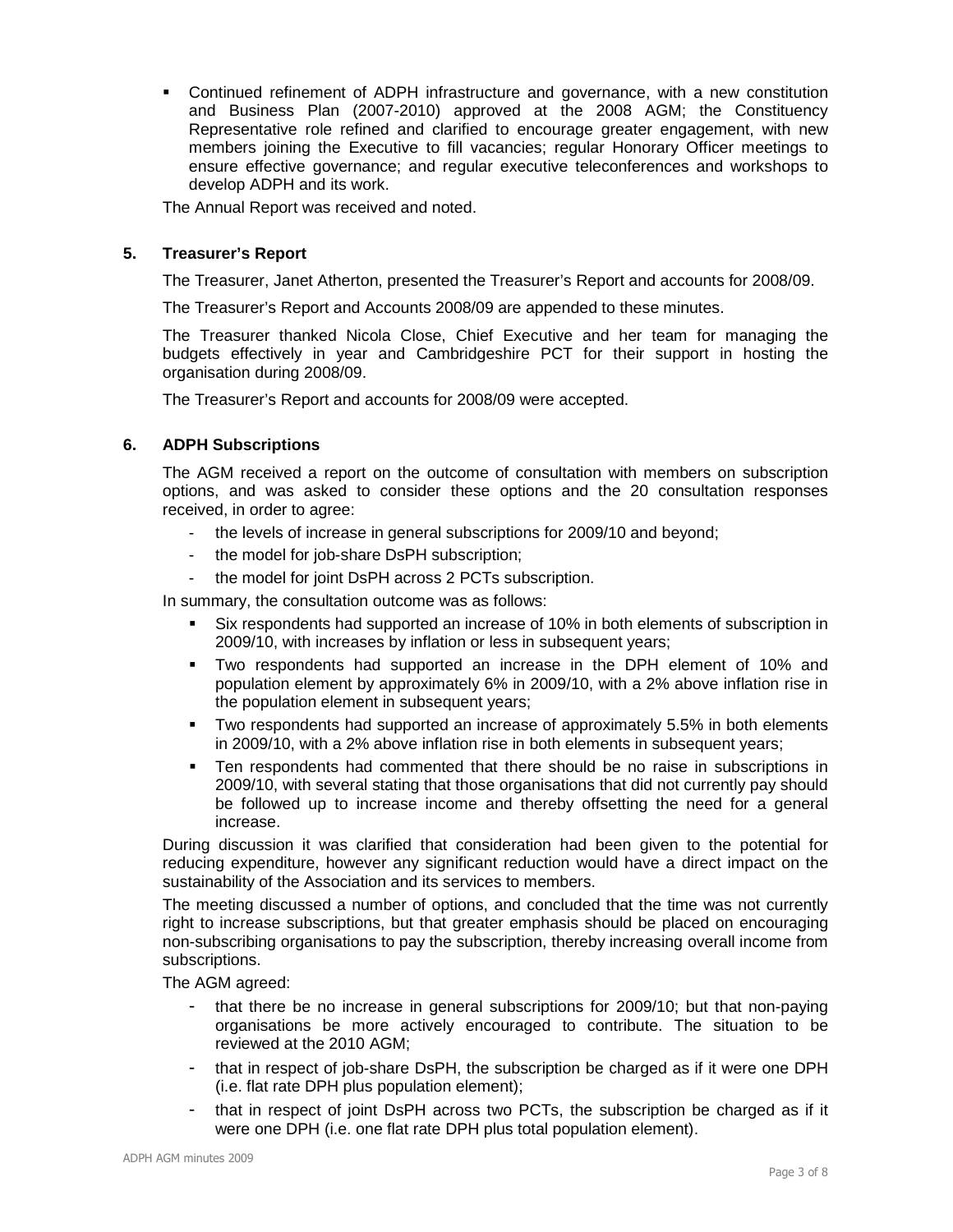# **7. Future income**

The Treasurer invited views on the potential for exploring additional sources of funding, namely:

- Sponsorship;
- Benefactors/endowments;
- Establishing a 'trading arm'.

During discussion some concerns were raised over the need to ensure the Association's independence, and also to ensure that resources should not be diverted from core business such as services to members.

It was agreed that additional funding sources such as sponsorship, benefactors/ endowments, and a trading arm be explored further, but that a number of issues would need to be addressed to ensure probity and appropriateness. Detailed proposals would be developed for consideration by Honorary Officers and the Executive to agree the way forward.

# **8. Executive Committee Membership**

### **President**

Noted that following the resignation of Tim Crayford in-term, Frank Atherton had been elected ADPH President with effect from  $1<sup>st</sup>$  November 2008, for the term of office ending at the AGM, 2012.

### **Election of Vice President**

Noted that the post of ADPH Vice President became vacant in-term when Frank Atherton (formerly Vice President) became ADPH President in November 2008. In accordance with the constitution, an interim appointment to Vice President was made from amongst ADPH Executive members for the period until the 2009 AGM – with Chris Packham (DPH Nottingham City) becoming interim Vice President.

The post of ADPH Vice President therefore became due for election in 2009, and a call for nominations had been sent to all members on 20<sup>th</sup> March 2009.

The AGM noted the election of Chris Packham as ADPH Vice President for the term of office ending at the AGM, 2012.

In relation to election processes, it was noted that during 2008/09 a member had raised a question regarding the use of electronic nomination processes; and whether a ballot should be held for a post, albeit that there was one nominee. It was reported that ADPH elections followed Electoral Reform Society guidance, who had confirmed that they would recommend the use of both electronic nomination and voting processes; and had also advised that it was generally not good practice to hold a ballot for an uncontested post.

### **Executive membership**

Noted the current Executive Committee membership.

Noted vacant Constituency Representative posts in: North East, North West, Yorkshire & Humber, East Midlands and South Central.

Confirmed the term of office of a Faculty of Public Health observer to the 2010 AGM (currently Margaret Guy).

# **9. Revised Constitution**

The constitution had been refined during 2008/09 and the revised constitution, along with detailed explanation of the amendments, had been circulated to members in advance of the AGM.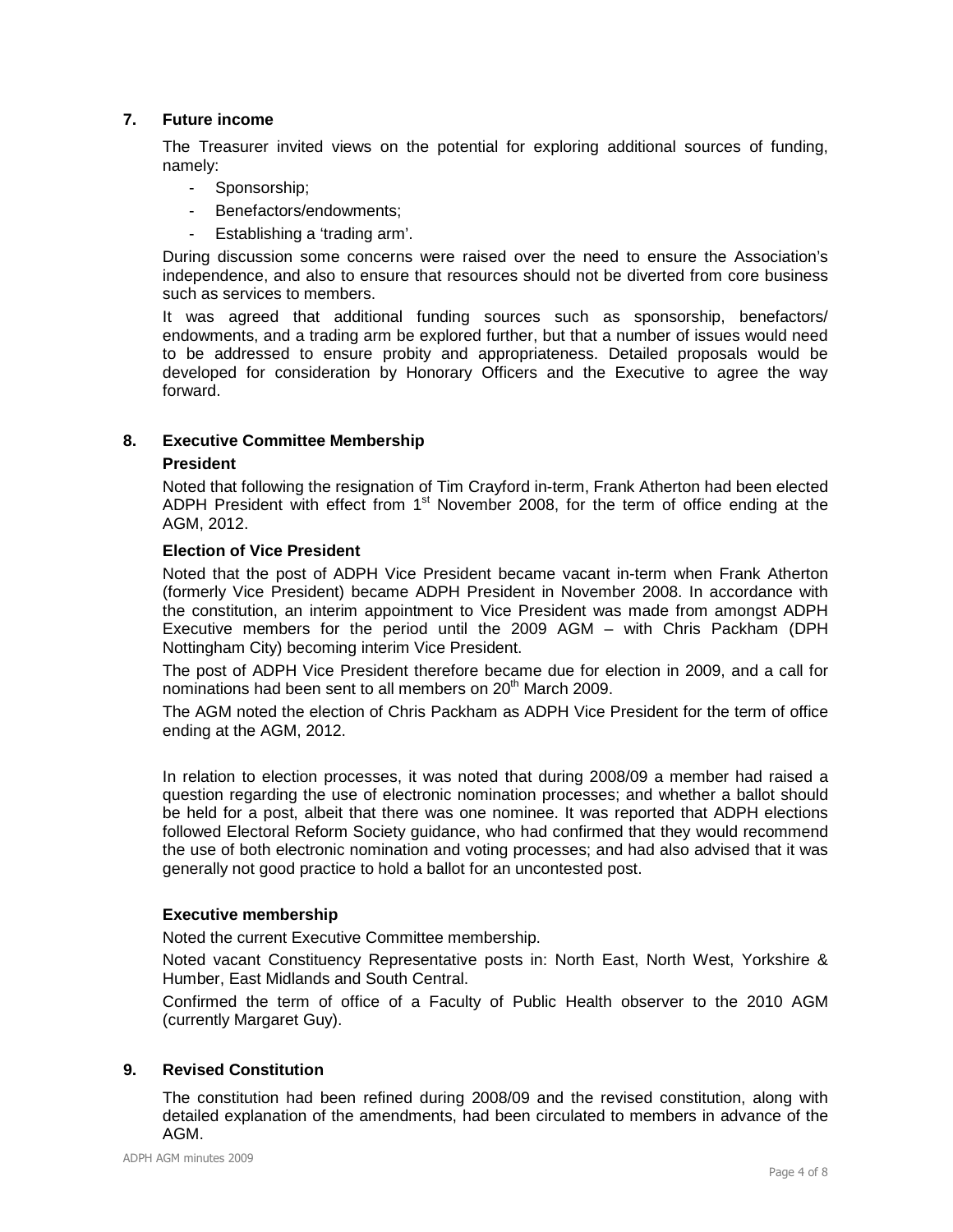The schedule of subscription fees for 2009/10 (Schedule 2 to the Constitution) would be amended to reflect the decisions at item 6 above. The revised Constitution was approved and adopted.

# **10. Any Other Business**

The President thanked Honorary Officers, Executive members and staff for their work on behalf of the Association.

# **11. Close of AGM**

The President thanked members for their participation and closed the meeting at 2.10 p.m.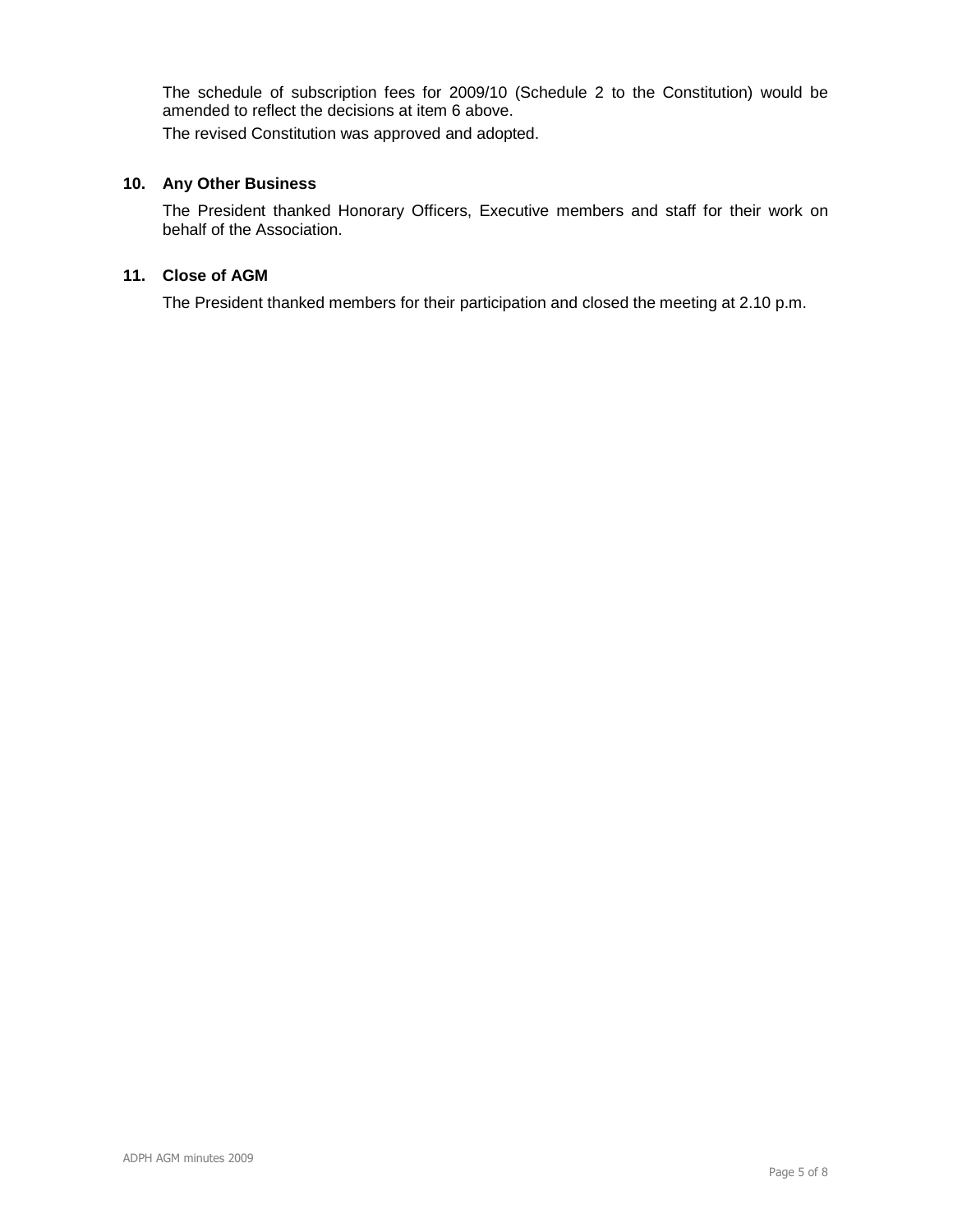# **ADPH Treasurer's Annual Report for 2008/09**

# **2008/09**

The budget for the Association is hosted by Cambridgeshire PCT and the financial summary presented in this report is, therefore, based on financial statements provided by the PCT. It is internally and externally audited through the PCT regulatory systems.

#### Income

The main source of income for the Association has been subscriptions from members. The model continues to be an organisational subscription model and income from subscriptions in year was £92,600 (some organisations did not pay until after year end). This is an increase from the previous year due to an increase in the number of organisations choosing to subscribe. Approximately 73% of English PCTs subscribed during the year. It was agreed to invoice the Islands on the same basis as England and this will continue. Both Wales and Northern Ireland have been undergoing significant organisational change during the year and hence it was not possible to agree a subscription model for these countries. Negotiations continue with Scotland.

As expected Department of Health funding was much reduced compared with 2007/08 at £50,000. The funding awarded in previous years had been with the clear expectation that additional funding from other sources should be brought in to make the organisation financially independent in future years.

In addition, important but relatively small amounts of funding were secured to support specific project work (£2,596), and from conference fees (£3,137).

At the end of 2008/09 the PCT made a technical adjustment in the organisation's favour amounting to £11,874.

### **Expenditure**

The President has outlined achievements against the work programme in his annual report.

The majority of expenditure relates to pay and non-pay costs associated with staffing and the backfill needed for the President to be able to fulfil his role.

In addition expenditure was incurred on providing direct services to members (£10,656) and policy and advocacy work (£11,018).

### **Contingency**

In order to ensure business continuity during the year, ideally the Association should carry forward sufficient reserves to cover the planned work programme for the year. In addition it should hold a contingency of £150,000 to allow for unexpected costs and any liabilities should the organisation need to be wound up.

The Association entered the year with an adequate level of reserves at £400,503. As expenditure exceeded income during the year, the contingency reserve carried forward into 2009/10 was reduced by £13,554 to £386,949.

### **2009/10**

### Income

Our main source of income continues to be from subscriptions. The budget for 2009/10 has been planned assuming £100k in year subscription income – an increase on 2008/09 reflecting a small increase in the number of organisations subscribing. The subscription model has the potential to generate over £200k if all organisations employing Directors of Public Health across all UK countries contributed.

We made a further funding proposal to the Department of Health for business continuity and project funding to support us in the transition to being a financially independent organisation. We were successful in securing £45,000 for ring-fenced project funding.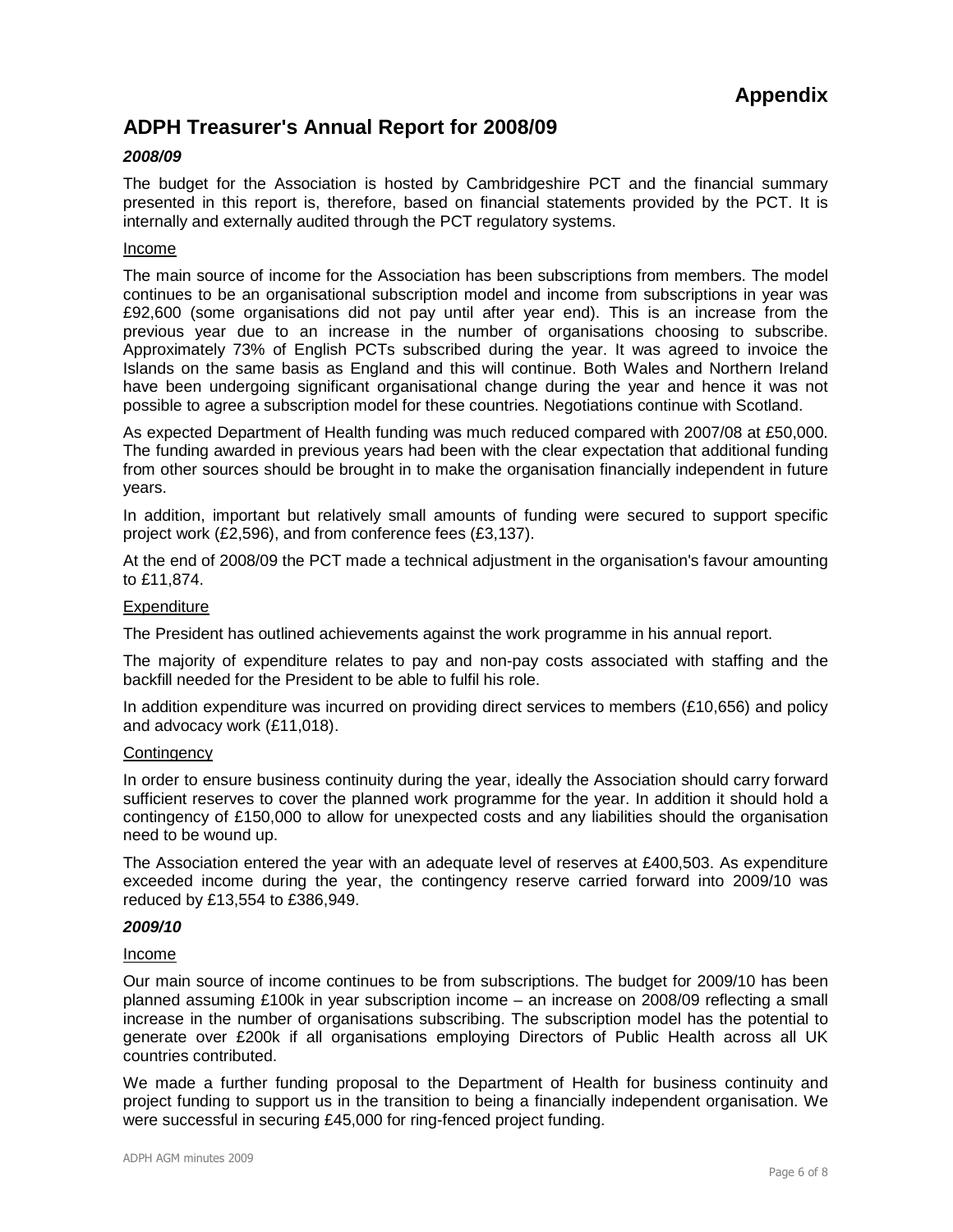Additional means of funding that are being/could be explored are:

- > Sponsorship
- > Benefactors/endowments
- > Establishing a 'trading arm'

## **Expenditure**

The expenditure budget for 2009/10 has been planned to take account of the predicted level of income. The staffing structure of the organisation has been reviewed to ensure it is fit for purpose and represents value for money to members and programme costs have been reduced where possible e.g. by reducing expenditure on external PR support.

#### **Looking forward to future years**

It is likely that our primary source of funding will need to continue to be from subscriptions.

In future, availability of Department of Health funding will be more limited and what is available will be linked to delivery of specific projects or programmes and not for any general infrastructure costs.

Whilst the additional sources of funding that we are exploring may provide some income it is unlikely that this will be sufficient to reduce our dependence on subscriptions from members.

Projecting these financial assumptions forward into future years reveals a diminishing level of reserves, with reserves falling below the minimum level of £250,000 needed to ensure cashflow for delivery of the programme and to cover liabilities as early as 2011/12. It is important for plans to increase income from 2010/11 onwards to be made now to secure the future financial viability of the organisation.

Finally I would like to thank Nicola Close, Chief Executive and her team for managing the budgets effectively in year and Cambridgeshire PCT for their support in hosting the organisation during 2008/09.

**Dr Janet Atherton Treasurer, ADPH September 2009**